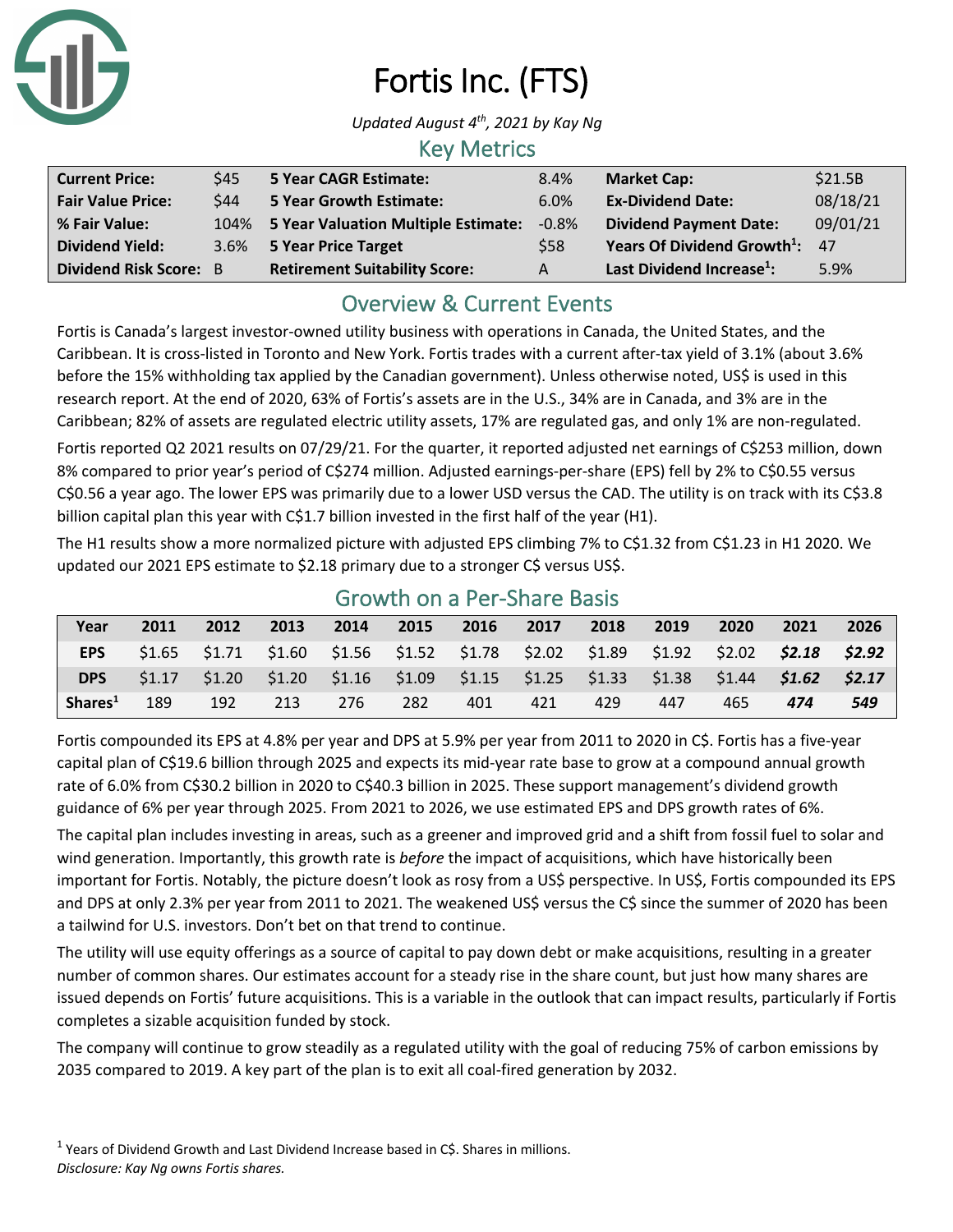

# Fortis Inc. (FTS)

#### Valuation Analysis

| Year                                                                  | 2011 |  | 2012 2013 2014 2015 2016 2017 |  | $-2018$ | 2019 | 2020 | <b>Now</b> | 2026 |
|-----------------------------------------------------------------------|------|--|-------------------------------|--|---------|------|------|------------|------|
| Avg. P/E 12.2 14.1 16.9 18.2 17.8 28.1 40.6 21.2 19.9 20.0            |      |  |                               |  |         |      |      | 20.9       | 20.0 |
| Avg. Yld. 4.3% 4.1% 4.1% 3.7% 3.3% 3.1% 3.1% 2.9% 3.1% 3.5% 3.6% 3.7% |      |  |                               |  |         |      |      |            |      |

Fortis stock averaged a P/E of 20.9 from 2011-2020. Using our 2021 EPS estimate, Fortis trades at a price-to-earnings ratio of 20.9, which we think is fairly valued for the predictable dividend stock. We continue to believe a P/E of about 20 is fair for the highly predictable utility. Fortis is currently trading with a dividend yield of 3.6% (gross of the withholding tax paid to the Canadian government). This is a solid dividend for safe income generation from a blue-chip North American utility.

## Safety, Quality, Competitive Advantage, & Recession Resiliency

| Year               | 2011 2012 2013 2014 2015 2016 2017 2018 2019 2020 2021 2026 |  |  |                                        |  |     |
|--------------------|-------------------------------------------------------------|--|--|----------------------------------------|--|-----|
| Payout 71% 70% 75% |                                                             |  |  | 74% 72% 65% 62% 70% 72% 71% <b>74%</b> |  | 74% |

Although some of Fortis's business clients are running at lower capacities or are closed temporarily during the COVID-19 period, its residential clients are using more energy at home. Therefore, Fortis's results will be quite resilient against economic uncertainties, including the one we're experiencing during the pandemic, in which it had higher operating costs. Its liquidity position is strong, including C\$4.0 billion of undrawn liquidity available from credit facilities. Fortis' payout ratio had been about 70% of earnings, and we believe it's healthy in the 70% range. The dividend is important to management and we believe it is safe and should continue to rise for years to come. Fortis' competitive advantage is its size and scale. In addition, Fortis is unique because of its cross-border exposure. Its timely U.S. acquisitions of regulated utilities since 2013 have allowed Fortis to now generate more than half of its revenue from the country.

## Final Thoughts & Recommendation

Fortis is a quality North American regulated utility that has a leading position. We estimate FTS will deliver a total rate of return of 8.4% through 2026 from 6% earnings growth, a 3.6% yield, and a P/E compression of 0.8%. Conservative & income-oriented investors can consider buying Fortis, especially on dips.



## Total Return Breakdown by Year

#### Click here to rate and review this research report. Your feedback is important to us.

 $1$  Years of Dividend Growth and Last Dividend Increase based in C\$. Shares in millions. *Disclosure: Kay Ng owns Fortis shares.*

*Updated August 4th, 2021 by Kay Ng*